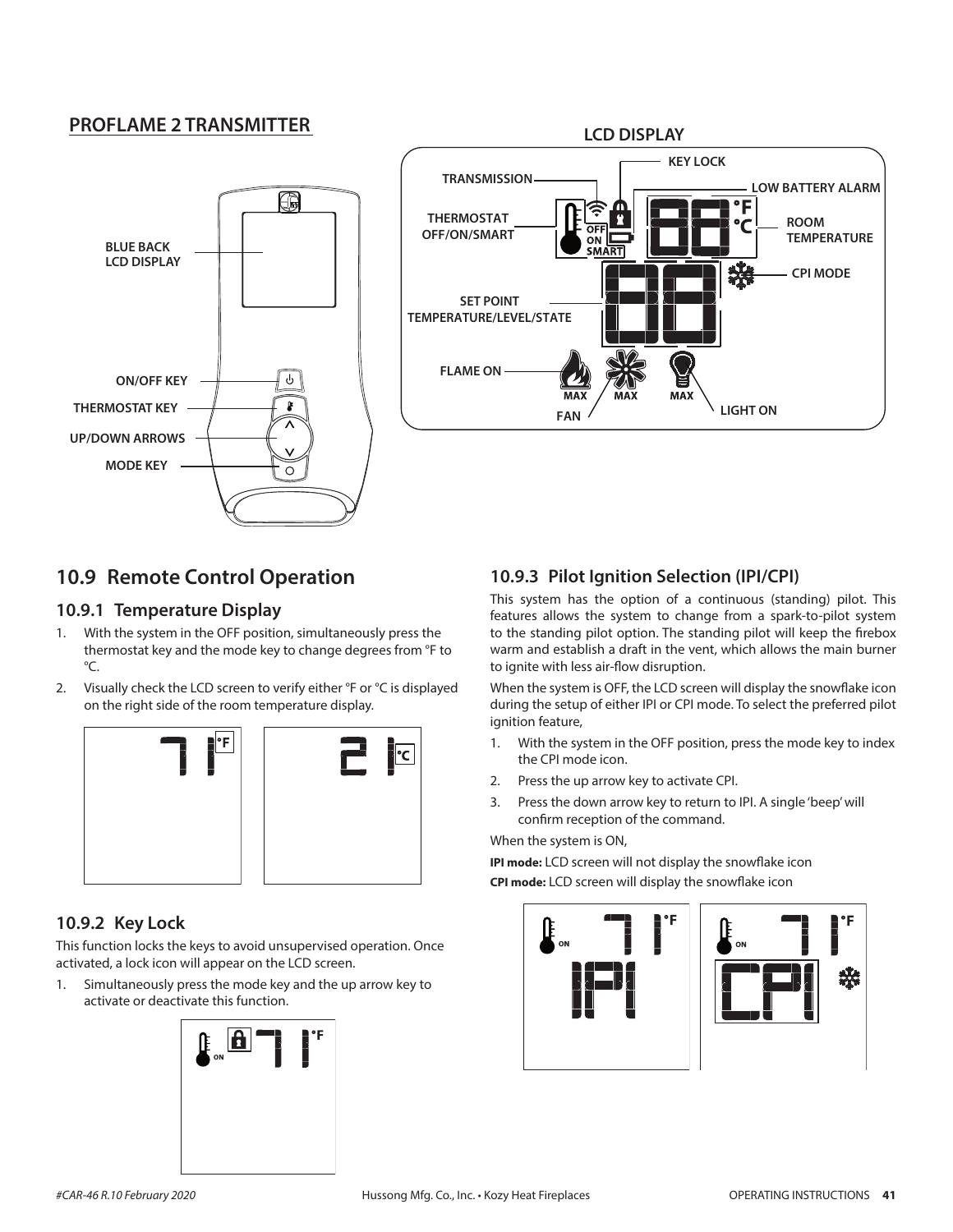## **10.9.4 Turn ON the Appliance**

1. With the system in the OFF position, press the remote control ON/OFF key to turn ON the appliance. A single 'beep' will emit from the IFC module to confirm reception of the command.

The LCD screen will display all active icons, and the IFC module will start the ignition sequence.

### **10.9.5 Turn OFF the appliance**

1. With the system in the OFF position, press the remote control ON/OFF key to turn ON the appliance. A single 'beep' will emit from the IFC module to confirm reception of the command.

The LCD screen will only display the room temperature and its icon, and the IFC module will turn off the main burner.

## **10.9.6 Remote Control Flame Adjustment**

This control system has (6) flame levels. If the smart thermostat operation is activated, then the manual adjustment of the flame height will be disabled.

- 1. Verify the system is in the ON position and the flame level is set at maximum.
- 2. Press the down arrow key once to reduce flame height by one level until the flame is turned off.
- 3. Press the up arrow key once to increase flame height by one step. If the up arrow key is pressed while the system is on, but the flame is off, the flame will ignite on HI.
- 4. A single 'beep' will confirm reception of the command.





Flame Level 5 Flame Level Maximum

#### **10.9.6.1 Deactivate Flame Modulation**

- 1. Verify all (3) AAA batteries are installed in the remote control battery bay.
- 2. Remove (1) AAA battery.
- 3. Press and hold the on/off key and the mode key at the same time.
- 4. Reinsert (1) AAA battery.
- 5. While still holding the on/off key, let go of **ONLY** the mode key.
- 6. Index over to the flame graphic on the LCD screen to edit. Use the up or down arrow key to choose 'ON' or 'OFF'.



## **10.9.7 Remote Control Thermostat Operation**

#### **10.9.7.1 Room Thermostat**

The remote control can operate as a room thermostat. The thermostat can be set to a desired temperature to control a room's comfort level. To activate this function,

- 1. Press the thermostat key. The LCD screen will display a temperature bulb graphic, the room temperature and set temperature.
- 2. To adjust the set temperature, press the up or down arrow keys until the desired temperature is displayed on the LCD screen.



#### **10.9.7.2 Smart Thermostat**

The smart thermostat function will adjust the flame height based on the set temperature and the actual room temperature. The smart thermostat function automatically adjusts the flame down when the room temperature reaches the set point. To activate this function,

- 1. Press the thermostat key until the 'SMART' appears on LCD screen on the right side of the temperature bulb graphic.
- 2. To adjust the set temperature, press the up or down arrow keys until the desired temperature is displayed on the LCD screen.



### **10.9.7.3 Deactivate Remote Control Thermostat Operation**

The thermostat operation function can be deactivated. The remote control will still operate the main burner on and off, and function flame, fan, and light modulation. To deactivate this function,

- 1. Verify all (3) AAA batteries are installed in the remote control.
- 2. Remove (1) AAA battery.